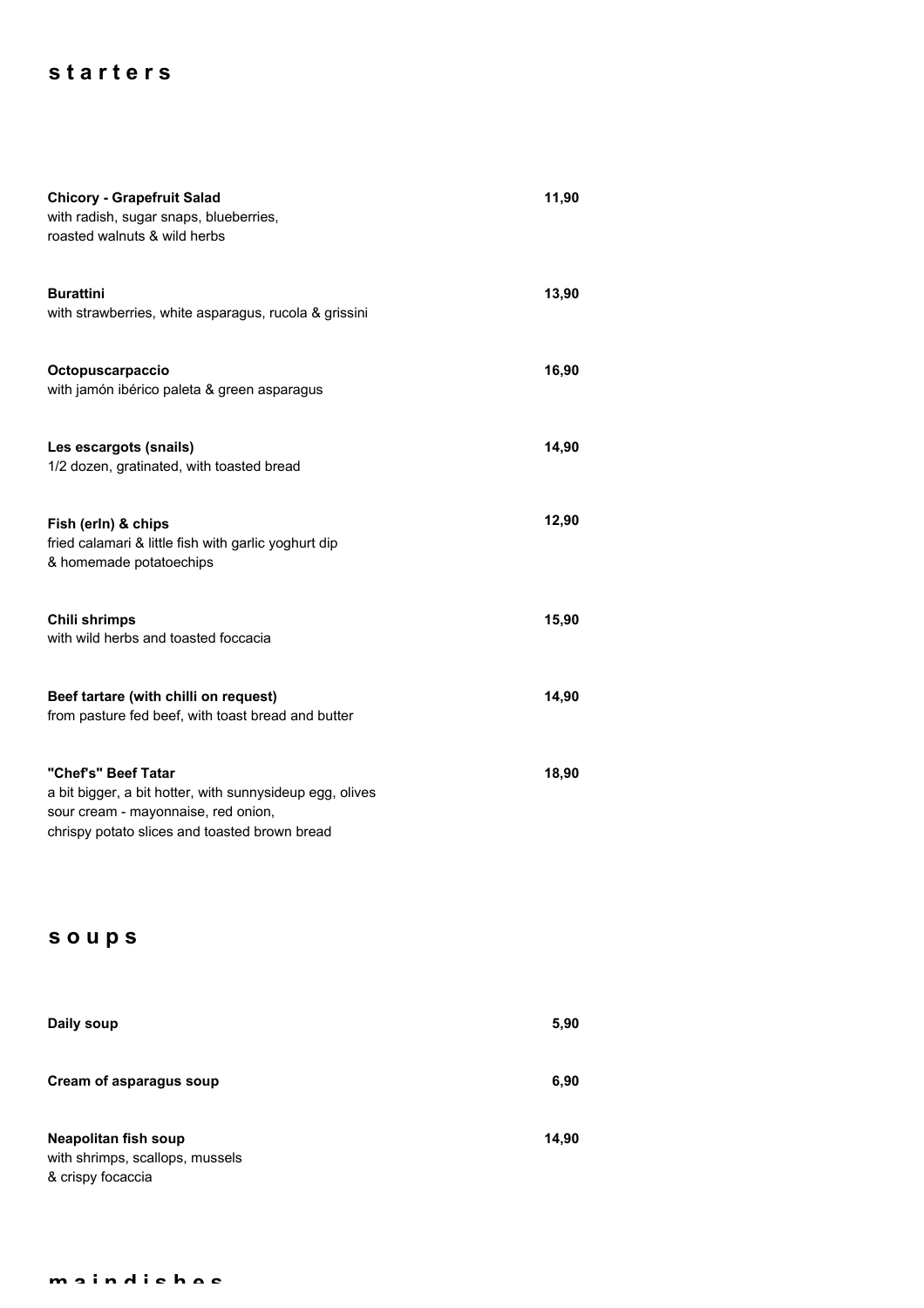**m a i n d i s h e s**

| Creamy asparagusrisotto<br>with radishes                                                                                  | 15,90 |
|---------------------------------------------------------------------------------------------------------------------------|-------|
| White and green asparagus<br>with sauce hollandaise & chervil potatoes                                                    | 18,90 |
| additional ham or bacon                                                                                                   | 2,50  |
| "Fregola Sarda" - sardinian Pasta<br>with shiitake mushrooms, dryed tomatoes, olives<br>& pecorino                        | 16,90 |
| Homemade nudeltascherl (ravioli)<br>with basil - tomatoe filling,<br>parmesan & roasted pine nuts                         | 14,90 |
| Saltimbocca from sea bass<br>with creamy asparagus ragout, potatoes cubes<br>& wild herbs                                 | 23,90 |
| Trilogy from scallop, prawn & octopus<br>on mango - chili risotto                                                         | 25,90 |
| Caesar Salad with styrian chicken breast<br>with lettuce hearts, capers, anchovies, parmesan & cherry tomatoes            | 18,90 |
| "St. Louis Style" pork ribs<br>with honey - rosmary - ginger marinade,<br>coleslaw salad & crispy small potatoe dumplings | 18,90 |
| "Wiener Schnitzel" (veal escalope)<br>with potato - lambs lettuce salad                                                   | 19,90 |
| <b>Pink slices of lambsteak</b><br>with styrian polenta, roasted apricots<br>& king oyster mushroom                       | 22,90 |
| <b>Flank Steak from Texas Hereford Beef</b>                                                                               | 28,90 |
| <b>Rib Eye Steak from Uruguay Angus Beef</b><br>with potato gratin, dijon mustard,<br>& green asparagus                   | 29,90 |

Some of the dishes can be prepared lactose or grluten free.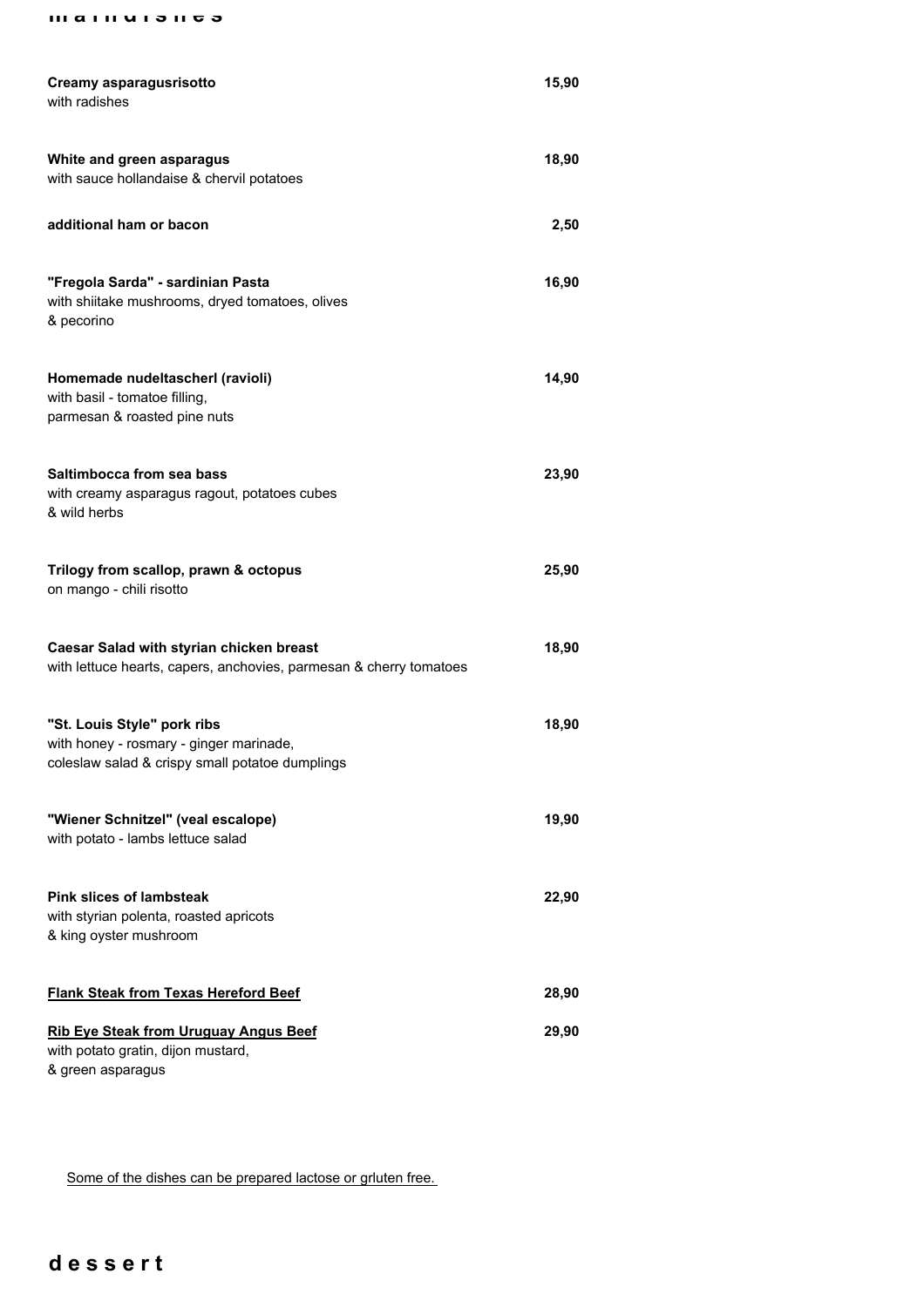| Lemon - orange crème brulée                                                                                                |      | 6,60  |
|----------------------------------------------------------------------------------------------------------------------------|------|-------|
| Nougat tarte with fleur de sel                                                                                             |      | 6,90  |
| Mascarpone bourbonvanille mousse<br>with beeries & amarettini                                                              |      | 6,60  |
| Porzellan chocolate cake<br>with bourbon vanilla ice cream & hot raspbarries                                               |      | 6,40  |
| Apricot ice cream dumplings in brittle coat & fresh fruits                                                                 |      | 5,20  |
| Iced coffee with bourbon vanila ice cream & whipped cream                                                                  |      | 6,90  |
| Hot love with bourbon vanila ice cream, warm raspberries<br>& whipped cream                                                |      | 6,90  |
| Lemon wodka sorbet in minty prosecco bath                                                                                  |      | 7,90  |
| <b>Chocolate fondue</b><br>(milk, dark or white chocolate)<br>with fresh fruits                                            |      | 9,90  |
|                                                                                                                            |      |       |
| Dessert selection à la Porzellan                                                                                           |      | 9,90  |
| Cheese plate with nuts, fruits & fig mustard                                                                               |      | 10,90 |
| Beerenauslese Kracher                                                                                                      | 1/16 | 5,80  |
| snacks                                                                                                                     |      |       |
| Porzellan sandwich<br>chicken thigh, bacon, rocket salad, dried tomatoes, cucumber<br>& cocktail sauce with homemade chips |      | 12,90 |
| "Pair with wine" plate<br>selection of different kinds of ham, chorizo, parmesan<br>oliven & brown bread chips             |      | 16,90 |
| <b>Pan fried Toast sandwich</b><br>ham, chorizo, cheese                                                                    |      | 6,90  |